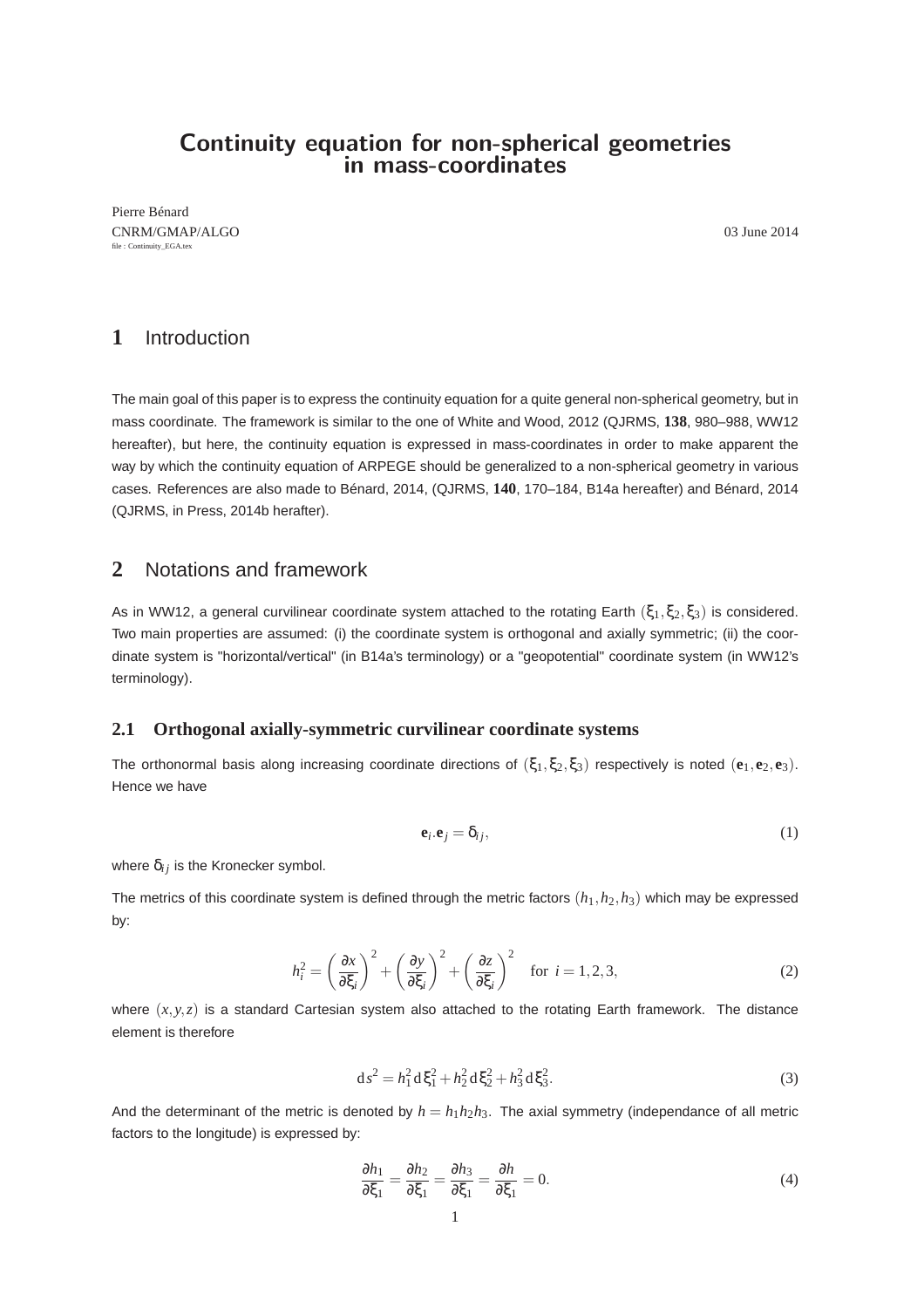The wind vector **V** is decomposed in the basis as  $V = u_1 e_1 + u_2 e_2 + u_3 e_3$ , and by definition, we have

$$
u_1 = h_1 \xi_1,
$$
  
\n
$$
u_2 = h_2 \xi_2,
$$
  
\n
$$
u_3 = h_3 \xi_3.
$$
  
\n(5)

Since the coordinate system is orthogonal, the vector calculus operators have simple expressions, without any non-diagonal metric term. The gradient of a scalar field ψ is

$$
\nabla \psi = \frac{1}{h_1} \frac{\partial \psi}{\partial \xi_1} \mathbf{e}_1 + \frac{1}{h_2} \frac{\partial \psi}{\partial \xi_2} \mathbf{e}_2 + \frac{1}{h_3} \frac{\partial \psi}{\partial \xi_3} \mathbf{e}_3.
$$
 (6)

The divergence of a vector field given by  $A = A_1 e_1 + A_2 e_2 + A_3 e_3$  is

$$
\nabla \mathbf{A} = \frac{1}{h} \left[ \frac{\partial}{\partial \xi_1} \left( \frac{A_1 h}{h_1} \right) + \frac{\partial}{\partial \xi_2} \left( \frac{A_2 h}{h_2} \right) + \frac{\partial}{\partial \xi_3} \left( \frac{A_3 h}{h_3} \right) \right].
$$
 (7)

### **2.2 Horizontal/vertical coordinate systems**

The coordinate system is assumed to be "horizontal/vertical", which means that surfaces of constant values  $\xi_1$ and  $ξ<sub>2</sub>$  are vertical, and surfaces of constant  $ξ<sub>3</sub>$  values are horizontal. Moreover,  $ξ<sub>1</sub>$  points eastward,  $ξ<sub>2</sub>$  points northward, and ξ<sub>3</sub> upward. This system is not assumed to be limited to the polar spherical coordinates, but is more general. For instance if the shape of horizontal surfaces is non-spherical, and the vertical lines are curved, the coordinate system is not the spherical coordinate system. In spherical geometry,  $\xi_1, \xi_2$  and  $\xi_3$  could be defined as longitude, latitude and geocentric radius respectively. In a non-spherical geometry (i.e. horizontal surfaces are not spheres), due to the axial symmetry,  $\xi_1$  may still be viewed and called as "longitude", but  $\xi_2$  and ξ<sup>3</sup> have no standard names or representation. An horizontal surface is, by definition, an iso-geopotential surface:  $\phi$  = const. . Hence, the fact that iso- $\xi_3$  surfaces are also horizontal is expressed as:

$$
\frac{\partial \phi}{\partial \xi_1} = \frac{\partial \phi}{\partial \xi_2} = 0 \tag{8}
$$

which may also be expressed as

$$
\frac{\partial \phi}{\partial \xi_3} = \frac{d\phi}{d\xi_3} \tag{9}
$$

or

$$
\phi = \phi(\xi_3) \tag{10}
$$

**N.B.**: In all this paper, we adopt a "meteorological" convention for the geopotential: the geopotential is assumed to increase with geocentric radius. This contasts with "astronomic" contexts, where the geopotential is commonly assumed to decrease with geocentric radius (in order to asymptotically reach zero at infinite). Hence we define the "geopotential" φ here as the opposite of the scalar potential field from with the vector gravity field is derived. From (6), (8) and (9), we therefore have:

$$
\mathbf{g} = -\nabla \cdot \phi = -\frac{1}{h_3} \frac{d\phi}{d\xi_3} \mathbf{e}_3. \tag{11}
$$

Projecting this equation along **e**<sup>3</sup> gives the following relationship between the geopotential and the intensity of gravity *g*:

$$
g = \frac{1}{h_3} \frac{\mathrm{d}\phi}{\mathrm{d}\xi_3},\tag{12}
$$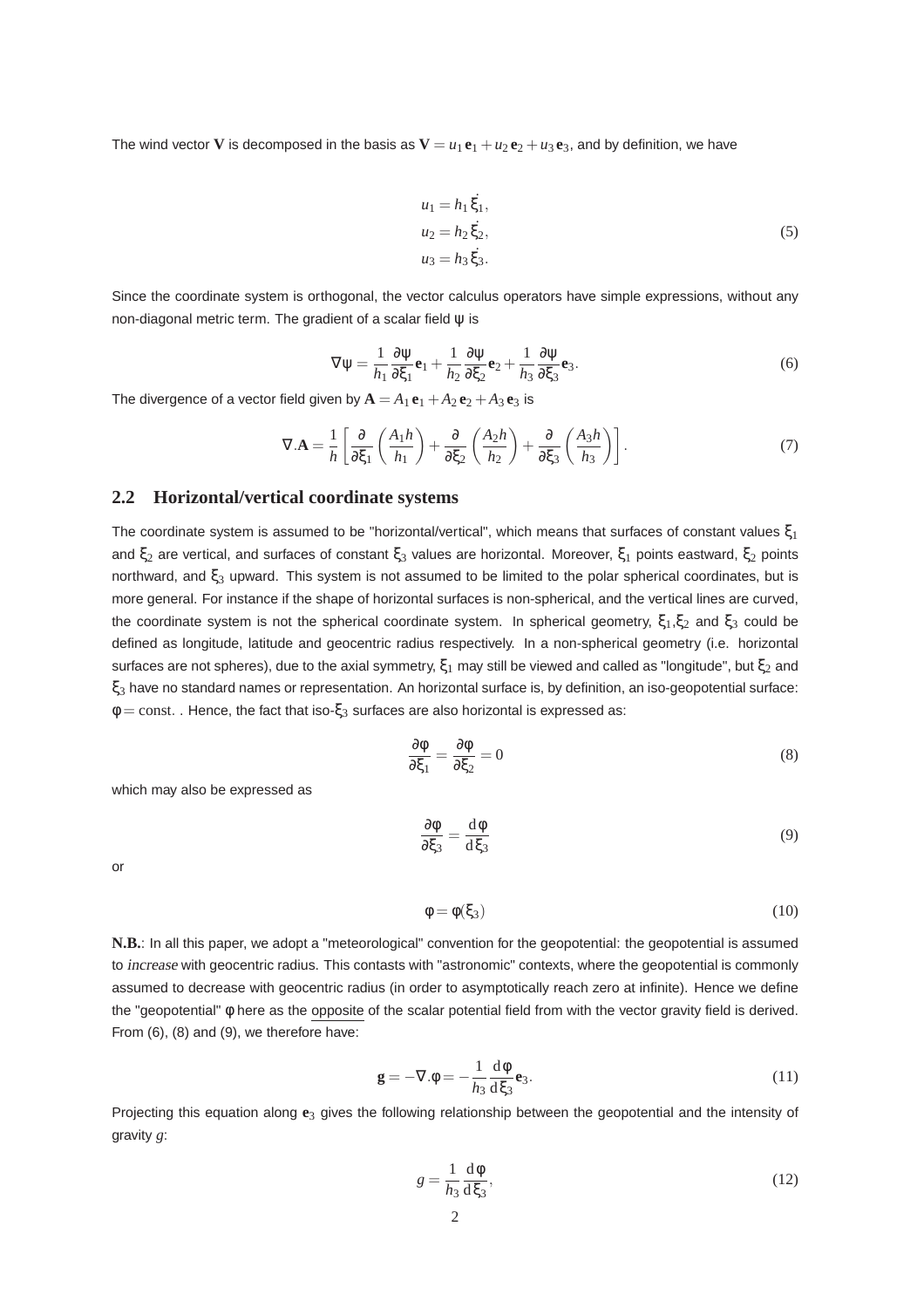where all quantities  $g$ ,  $h_3$  and  $(d\phi/d\xi_3)$  are positive. The product  $gh_3$  is given by

$$
gh_3 = \frac{\mathrm{d}\phi}{\mathrm{d}\xi_3}.\tag{13}
$$

Consequently, in the most general non-spherical deep-atmosphere framework, all metric factors exhibit horizontal and vertical variations as well as the apparent gravity  $g$ , but the product  $gh_3$  is only vertically varying

$$
\frac{\partial (gh_3)}{\partial \xi_1} = \frac{\partial (gh_3)}{\partial \xi_2} = 0.
$$
 (14)

However, if  $\xi_3$  is chosen as being proportional to φ, this product *gh*<sub>3</sub> is a constant in space and time. If, in particular, we choose exactly  $\xi_3 = \phi$ , then  $gh_3$  is constant in space and time and equal to one, as indicated by (13).

### **3** Mass-based coordinates: transformation formulae

A new space-time coordinate system  $(\xi'_1,\xi'_2,s,t')$  is assumed in addition to  $(\xi_1,\xi_2,\xi_3,t)$ . The only difference between the two systems is in the vertical coordinate hence we have

$$
\xi'_1(\xi_1, \xi_2, \xi_3, t) = \xi_1,
$$
  
\n
$$
\xi'_2(\xi_1, \xi_2, \xi_3, t) = \xi_2,
$$
  
\n
$$
t'(\xi_1, \xi_2, \xi_3, t) = t.
$$

In terms of derivatives, we therefore have:

$$
(\partial/\partial s)|_{(\xi_1,\xi_2,t)} = (\partial/\partial s)|_{(\xi_1',\xi_2',t')}
$$
  

$$
(\partial/\partial \xi_3)|_{(\xi_1,\xi_2,t)} = (\partial/\partial \xi_3)|_{(\xi_1',\xi_2',t')},
$$

where the subscripts indicate what is held constant. The time and horizontal coordinates do not need to be distinguished any longer between the two systems, and the primes are therefore dropped from now on. In a partial derivative symbol, the only possible ambiguity about what is held constant involves *s* or ξ<sup>3</sup> in horizontal or time derivatives, hence in the following, the subscript notation is kept only for these two coordinates. The method to introduce a new time-dependent vertical coordinate is not original, and exactly follows Kasahara (1974), except that the framework is not Cartesian.

For any scalar  $\psi$ , the total differential is given by

$$
d\psi = \left(\frac{\partial \psi}{\partial t}\right)_{\xi_3} dt + \left(\frac{\partial \psi}{\partial \xi_1}\right)_{\xi_3} d\xi_1 + \left(\frac{\partial \psi}{\partial \xi_2}\right)_{\xi_3} d\xi_2 + \left(\frac{\partial \psi}{\partial \xi_3}\right) d\xi_3
$$
(15)

$$
d\psi = \left(\frac{\partial \psi}{\partial t}\right)_s dt + \left(\frac{\partial \psi}{\partial \xi_1}\right)_s d\xi_1 + \left(\frac{\partial \psi}{\partial \xi_2}\right)_s d\xi_2 + \left(\frac{\partial \psi}{\partial s}\right) ds
$$
 (16)

Applying the two previous equations to *s* and ξ<sup>3</sup> respectively yields

$$
ds = \left(\frac{\partial s}{\partial t}\right)_{\xi_3} dt + \left(\frac{\partial s}{\partial \xi_1}\right)_{\xi_3} d\xi_1 + \left(\frac{\partial s}{\partial \xi_2}\right)_{\xi_3} d\xi_2 + \left(\frac{\partial s}{\partial \xi_3}\right) d\xi_3 \tag{17}
$$

$$
d\xi_3 = \left(\frac{\partial \xi_3}{\partial t}\right)_s dt + \left(\frac{\partial \xi_3}{\partial \xi_1}\right)_s d\xi_1 + \left(\frac{\partial \xi_3}{\partial \xi_2}\right)_s d\xi_2 + \left(\frac{\partial \xi_3}{\partial s}\right) ds
$$
(18)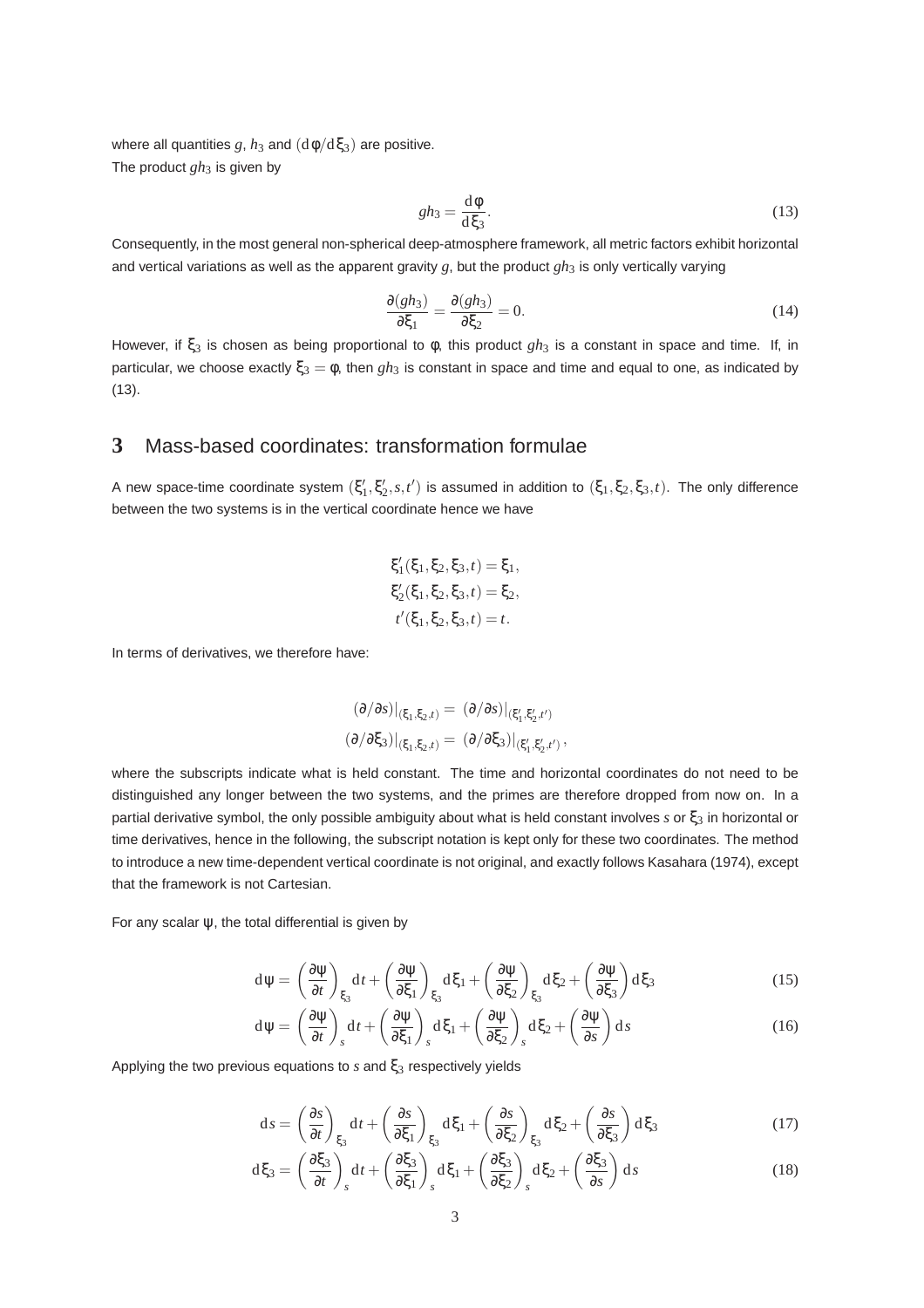From (15) and (18):

$$
d\psi = \left(\frac{\partial \psi}{\partial t}\right)_{\xi_3} dt + \left(\frac{\partial \psi}{\partial \xi_1}\right)_{\xi_3} d\xi_1 + \left(\frac{\partial \psi}{\partial \xi_2}\right)_{\xi_3} d\xi_2 + \left(\frac{\partial \psi}{\partial \xi_3}\right) \left[\left(\frac{\partial \xi_3}{\partial t}\right)_s dt + \left(\frac{\partial \xi_3}{\partial \xi_1}\right)_s d\xi_1 + \left(\frac{\partial \xi_3}{\partial \xi_2}\right)_s d\xi_2 + \left(\frac{\partial \xi_3}{\partial s}\right) ds\right] = \left[\left(\frac{\partial \psi}{\partial t}\right)_{\xi_3} + \left(\frac{\partial \psi}{\partial \xi_3}\right) \left(\frac{\partial \xi_3}{\partial t}\right)_s\right] dt + \left[\left(\frac{\partial \psi}{\partial \xi_1}\right)_{\xi_3} + \left(\frac{\partial \psi}{\partial \xi_3}\right) \left(\frac{\partial \xi_3}{\partial \xi_1}\right)_s\right] d\xi_1 + \left[\left(\frac{\partial \psi}{\partial \xi_2}\right)_{\xi_3} + \left(\frac{\partial \psi}{\partial \xi_3}\right) \left(\frac{\partial \xi_3}{\partial \xi_2}\right)_s\right] d\xi_2 + \left(\frac{\partial \psi}{\partial \xi_3}\right) \left(\frac{\partial \xi_3}{\partial s}\right) ds
$$
(19)

Similarly, from (16) and (17):

$$
d\psi = \left(\frac{\partial \psi}{\partial t}\right)_s dt + \left(\frac{\partial \psi}{\partial \xi_1}\right)_s d\xi_1 + \left(\frac{\partial \psi}{\partial \xi_2}\right)_s d\xi_2 + \left(\frac{\partial \psi}{\partial s}\right) \left[ \left(\frac{\partial s}{\partial t}\right)_{\xi_3} dt + \left(\frac{\partial s}{\partial \xi_1}\right)_{\xi_3} d\xi_1 + \left(\frac{\partial s}{\partial \xi_2}\right)_{\xi_3} d\xi_2 + \left(\frac{\partial s}{\partial \xi_3}\right) d\xi_3 \right] = \left[ \left(\frac{\partial \psi}{\partial t}\right)_s + \left(\frac{\partial \psi}{\partial s}\right) \left(\frac{\partial s}{\partial t}\right)_{\xi_3} \right] dt + \left[ \left(\frac{\partial \psi}{\partial \xi_1}\right)_s + \left(\frac{\partial \psi}{\partial s}\right) \left(\frac{\partial s}{\partial \xi_1}\right)_{\xi_3} \right] d\xi_1 + \left[ \left(\frac{\partial \psi}{\partial \xi_2}\right)_s + \left(\frac{\partial \psi}{\partial s}\right) \left(\frac{\partial s}{\partial \xi_2}\right)_{\xi_3} \right] d\xi_2 + \left(\frac{\partial \psi}{\partial s}\right) \left(\frac{\partial s}{\partial \xi_3}\right) d\xi_3
$$
(20)

Identifying the factors of *dt*,  $dξ_1$ ,  $dξ_2$ ,  $dξ_3$  and *ds* in (15), (20) and (16), (19) provides the coordinate transformation formulae:

$$
\left(\frac{\partial \Psi}{\partial c}\right)_s = \left(\frac{\partial \Psi}{\partial c}\right)_{\xi_3} + \frac{\partial \Psi}{\partial \xi_3} \left(\frac{\partial \xi_3}{\partial c}\right)_s
$$
\n(21)

$$
\left(\frac{\partial \Psi}{\partial c}\right)_{\xi_3} = \left(\frac{\partial \Psi}{\partial c}\right)_s + \frac{\partial \Psi}{\partial s} \left(\frac{\partial s}{\partial c}\right)_{\xi_3}
$$
\n(22)

$$
\left(\frac{\partial \Psi}{\partial \xi_3}\right) = \left(\frac{\partial \Psi}{\partial s}\right) \left(\frac{\partial s}{\partial \xi_3}\right) \tag{23}
$$

$$
\left(\frac{\partial \Psi}{\partial s}\right) = \left(\frac{\partial \Psi}{\partial \xi_3}\right) \left(\frac{\partial \xi_3}{\partial s}\right) \tag{24}
$$

where  $c$  stands for  $t$ ,  $\xi_1$  or  $\xi_2$ . Applying the second to  $\xi_3$  and the first to  $s$ , we have

$$
\left(\frac{\partial \xi_3}{\partial c}\right)_s = -\frac{\partial \xi_3}{\partial s} \left(\frac{\partial s}{\partial c}\right)_{\xi_3} \tag{25}
$$

$$
\left(\frac{\partial s}{\partial c}\right)_{\xi_3} = -\frac{\partial s}{\partial \xi_3} \left(\frac{\partial \xi_3}{\partial c}\right)_s
$$
\n(26)

From (15), (16) the total time-derivative writes, in the two systems

$$
\frac{d\psi}{dt} = \left(\frac{\partial\psi}{\partial t}\right)_{\xi_3} + \left(\frac{\partial\psi}{\partial\xi_1}\right)_{\xi_3}\dot{\xi}_1 + \left(\frac{\partial\psi}{\partial\xi_2}\right)_{\xi_3}\dot{\xi}_2 + \left(\frac{\partial\psi}{\partial\xi_3}\right)\dot{\xi}_3\tag{27}
$$

$$
\frac{d\psi}{dt} = \left(\frac{\partial\psi}{\partial t}\right)_s + \left(\frac{\partial\psi}{\partial \xi_1}\right)_s \dot{\xi}_1 + \left(\frac{\partial\psi}{\partial \xi_2}\right)_s \dot{\xi}_2 + \left(\frac{\partial\psi}{\partial s}\right)\dot{s}
$$
(28)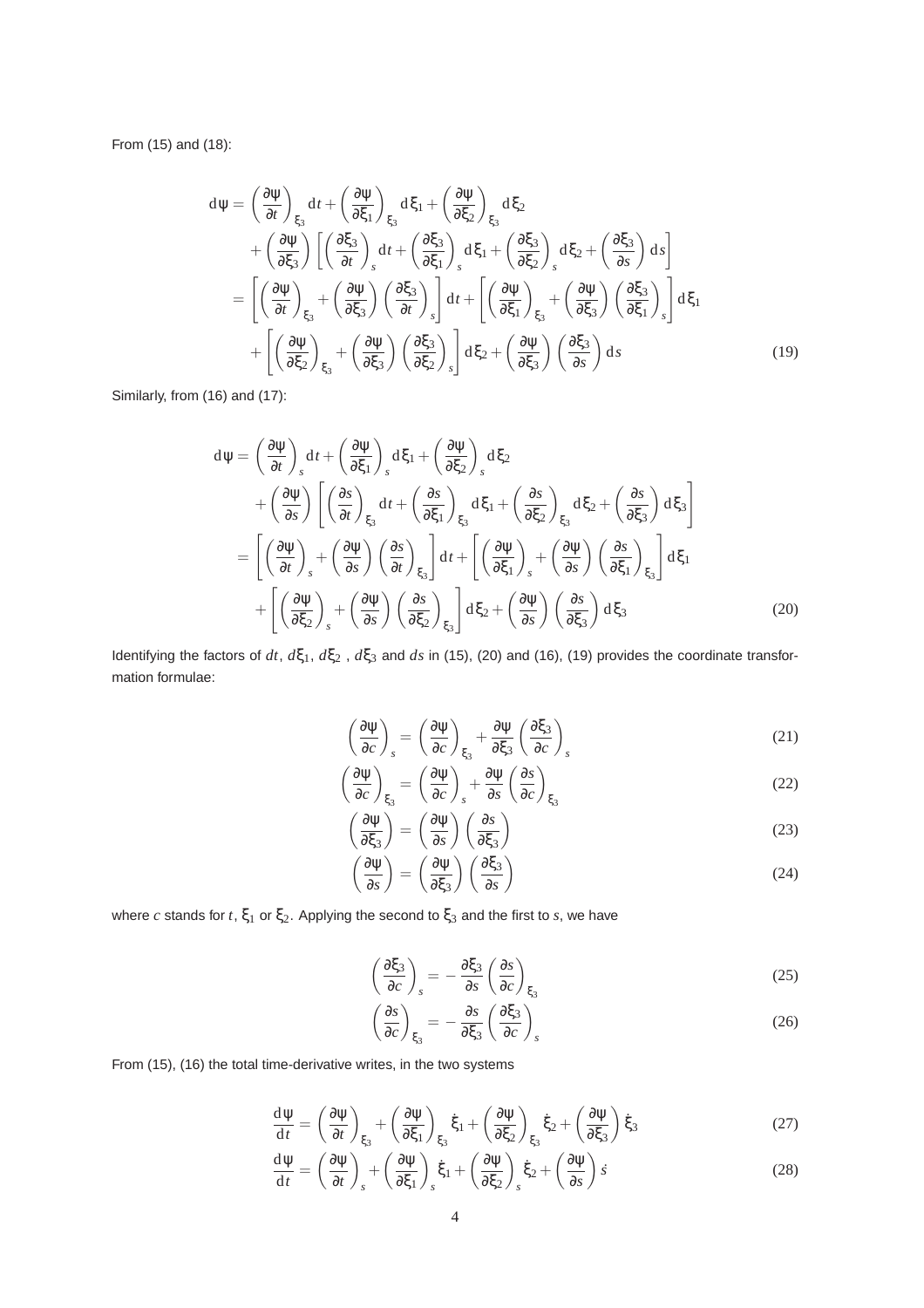# **4** Continuity equation in mass-based coordinates (partial form)

A first form of the continuity equation in *s* coordinate is now derived. This first form, simpler than the second form derived in next section, is only partial in that it may be used in practice only in the case where  $\xi_3$  is the true geopotential itself.

The continuity equation is, in space-coordinate independent form

$$
\frac{1}{\rho} \frac{d\rho}{dt} + \nabla \cdot \mathbf{V} = 0.
$$
 (29)

In  $\xi_3$  coordinate, the wind divergence writes, using (5) and (7)

$$
\nabla.\mathbf{V} = \frac{1}{h} \left[ \frac{\partial}{\partial \xi_1} \left( h \dot{\xi}_1 \right)_{\xi_3} + \frac{\partial}{\partial \xi_2} \left( h \dot{\xi}_2 \right)_{\xi_3} + \frac{\partial}{\partial \xi_3} \left( h \dot{\xi}_3 \right) \right],
$$

i.e., taking into account the axial symmetry

$$
\nabla.\mathbf{V} = \left(\frac{\partial \dot{\xi}_1}{\partial \xi_1}\right)_{\xi_3} + \left(\frac{\partial \dot{\xi}_2}{\partial \xi_2}\right)_{\xi_3} + \left(\frac{\partial \dot{\xi}_3}{\partial \xi_3}\right) + \frac{1}{h} \left[\dot{\xi}_2 \left(\frac{\partial h}{\partial \xi_2}\right)_{\xi_3} + \dot{\xi}_3 \left(\frac{\partial h}{\partial \xi_3}\right)\right]
$$
(30)

The term  $(\partial \dot{\xi}_3/\partial \xi_3)$  may be expressed in the new coordinate using the transformations rule (23) and (28) applied to ξ3:

$$
\begin{aligned}\n\left(\frac{\partial \dot{\xi}_3}{\partial \xi_3}\right) &= \frac{\partial s}{\partial \xi_3} \frac{\partial \dot{\xi}_3}{\partial s} \\
&= \frac{\partial s}{\partial \xi_3} \left[ \frac{\partial}{\partial s} \left(\frac{\partial \xi_3}{\partial t}\right)_s + \dot{\xi}_1 \frac{\partial}{\partial s} \left(\frac{\partial \xi_3}{\partial \xi_1}\right)_s + \left(\frac{\partial \xi_3}{\partial \xi_1}\right)_s \frac{\partial \dot{\xi}_1}{\partial s} \\
&+ \dot{\xi}_2 \frac{\partial}{\partial s} \left(\frac{\partial \xi_3}{\partial \xi_2}\right)_s + \left(\frac{\partial \xi_3}{\partial \xi_2}\right)_s \frac{\partial \dot{\xi}_2}{\partial s} + s \frac{\partial}{\partial s} \left(\frac{\partial \xi_3}{\partial s}\right) + \left(\frac{\partial \xi_3}{\partial s}\right) \frac{\partial s}{\partial s}\n\end{aligned}
$$

Finally:

 $\implies$ 

$$
\left(\frac{\partial \dot{\xi}_3}{\partial \xi_3}\right) = \frac{\partial s}{\partial \xi_3} \left[ \frac{\mathrm{d}}{\mathrm{d}t} \left( \frac{\partial \xi_3}{\partial s} \right) + \left( \frac{\partial \xi_3}{\partial \xi_1} \right)_s \frac{\partial \dot{\xi}_1}{\partial s} + \left( \frac{\partial \xi_3}{\partial \xi_2} \right)_s \frac{\partial \dot{\xi}_2}{\partial s} \right] + \frac{\partial \dot{s}}{\partial s} \tag{31}
$$

From (22) applied to  $\dot{\xi}_1$  ,  $\dot{\xi}_2$  and using (25), the two first terms of the divergence in (30) may be expressed by

$$
\left(\frac{\partial \dot{\xi}_1}{\partial \xi_1}\right)_{\xi_3} = \left(\frac{\partial \dot{\xi}_1}{\partial \xi_1}\right)_s - \frac{\partial \dot{\xi}_1}{\partial s} \frac{\partial s}{\partial \xi_3} \left(\frac{\partial \xi_3}{\partial \xi_1}\right)_s \tag{32}
$$

$$
\left(\frac{\partial \dot{\xi}_2}{\partial \xi_2}\right)_{\xi_3} = \left(\frac{\partial \dot{\xi}_2}{\partial \xi_2}\right)_s - \frac{\partial \dot{\xi}_2}{\partial s} \frac{\partial s}{\partial \xi_3} \left(\frac{\partial \xi_3}{\partial \xi_2}\right)_s.
$$
\n(33)

The continuity equation may then be derived in *s* coordinate, as shown below, starting from (29), (30):

$$
\frac{1}{\rho}\frac{d\rho}{dt} + \left(\frac{\partial \dot{\xi}_1}{\partial \xi_1}\right)_{\xi_3} + \left(\frac{\partial \dot{\xi}_2}{\partial \xi_2}\right)_{\xi_3} + \left(\frac{\partial \dot{\xi}_3}{\partial \xi_3}\right) + \frac{1}{h} \left[\dot{\xi}_2 \left(\frac{\partial h}{\partial \xi_2}\right)_{\xi_3} + \dot{\xi}_3 \left(\frac{\partial h}{\partial \xi_3}\right)\right] = 0.
$$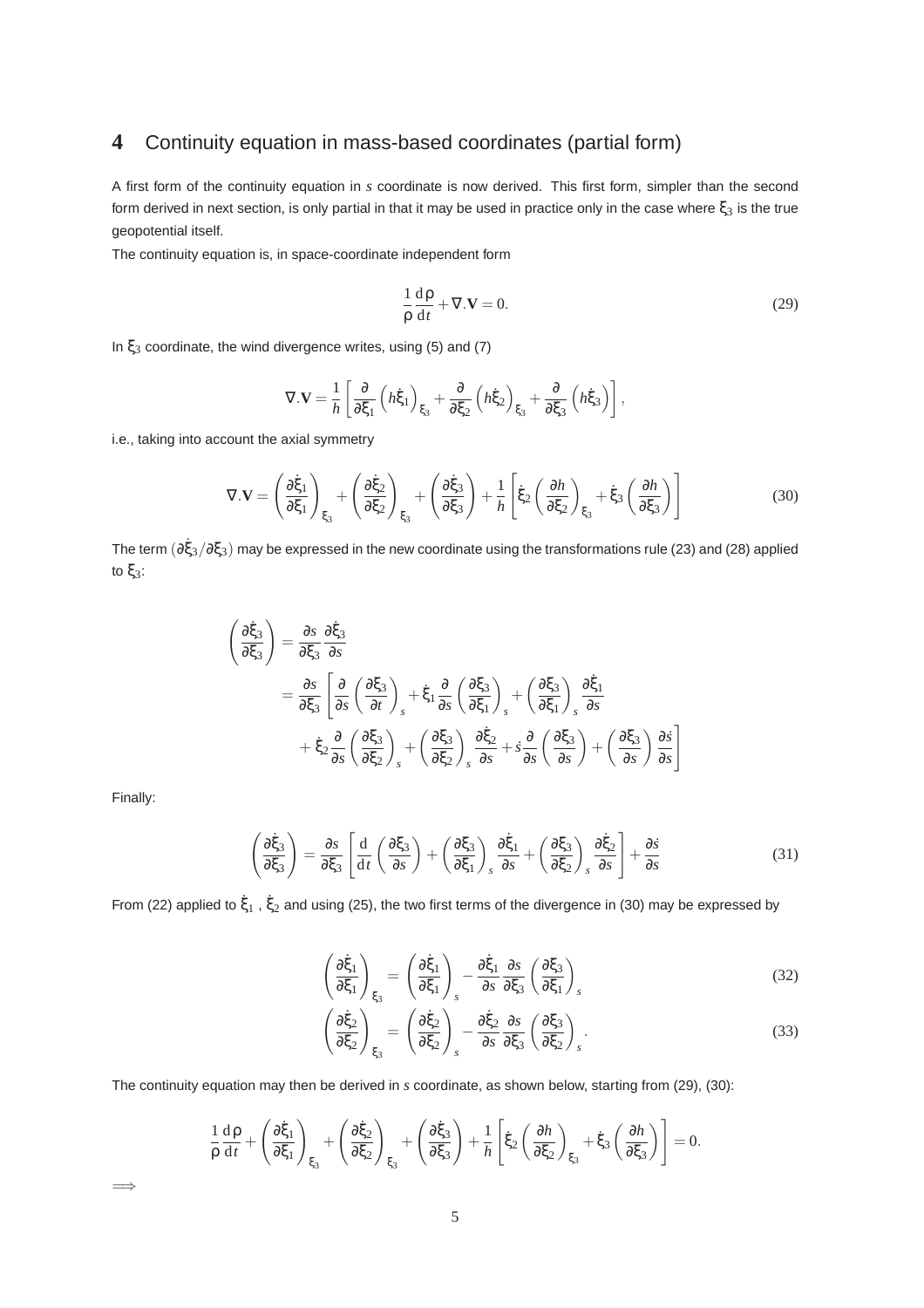$$
\frac{1}{\rho}\frac{d\rho}{dt} + \left(\frac{\partial \dot{\xi}_1}{\partial \xi_1}\right)_s - \frac{\partial \dot{\xi}_1}{\partial s} \frac{\partial s}{\partial \xi_3} \left(\frac{\partial \xi_3}{\partial \xi_1}\right)_s + \left(\frac{\partial \dot{\xi}_2}{\partial \xi_2}\right)_s - \frac{\partial \dot{\xi}_2}{\partial s} \frac{\partial s}{\partial \xi_3} \left(\frac{\partial \xi_3}{\partial \xi_2}\right)_s + \frac{\dot{\xi}_2}{h} \left(\frac{\partial h}{\partial \xi_2}\right)_{\xi_3} \n+ \frac{\partial s}{\partial \xi_3} \left[\frac{d}{dt} \left(\frac{\partial \xi_3}{\partial s}\right) + \left(\frac{\partial \xi_3}{\partial \xi_1}\right)_s \frac{\partial \dot{\xi}_1}{\partial s} + \left(\frac{\partial \xi_3}{\partial \xi_2}\right)_s \frac{\partial \dot{\xi}_2}{\partial s} \right] + \frac{\partial s}{\partial s} + \frac{\dot{\xi}_3}{h} \left(\frac{\partial h}{\partial \xi_3}\right) = 0.
$$

After cancellation of four term:

$$
\frac{1}{\rho} \frac{d\rho}{dt} + \frac{\partial s}{\partial \xi_3} \left[ \frac{d}{dt} \left( \frac{\partial \xi_3}{\partial s} \right) \right] + \left( \frac{\partial \xi_1}{\partial \xi_1} \right)_s + \left( \frac{\partial \xi_2}{\partial \xi_2} \right)_s + \frac{\xi_2}{h} \left( \frac{\partial h}{\partial \xi_2} \right)_{\xi_3} + \frac{\partial s}{\partial s} + \frac{\xi_3}{h} \left( \frac{\partial h}{\partial \xi_3} \right) = 0.
$$
\n
$$
\frac{d}{dt} \left[ \ln \left( \rho \frac{\partial \xi_3}{\partial s} \right) \right] + \left( \frac{\partial \xi_1}{\partial \xi_1} \right)_s + \left( \frac{\partial \xi_2}{\partial \xi_2} \right)_s + \frac{\partial s}{\partial s} + \frac{\xi_2}{h} \left( \frac{\partial h}{\partial \xi_2} \right)_{\xi_3} + \frac{\xi_3}{h} \left( \frac{\partial h}{\partial \xi_3} \right) = 0.
$$
\n(34)

The total derivative may now be expanded in *s* coordinate

$$
\frac{1}{\rho} \frac{\partial s}{\partial \xi_3} \left[ \frac{\partial}{\partial t} \left( \rho \frac{\partial \xi_3}{\partial s} \right)_s + \dot{\xi}_1 \frac{\partial}{\partial \xi_1} \left( \rho \frac{\partial \xi_3}{\partial s} \right)_s + \dot{\xi}_2 \frac{\partial}{\partial \xi_2} \left( \rho \frac{\partial \xi_3}{\partial s} \right)_s + s \frac{\partial}{\partial s} \left( \rho \frac{\partial \xi_3}{\partial s} \right) \right] + \left( \frac{\partial \xi_1}{\partial \xi_1} \right)_s + \left( \frac{\partial \xi_2}{\partial \xi_2} \right)_s + \frac{\partial s}{\partial s} + \frac{\dot{\xi}_2}{h} \left( \frac{\partial h}{\partial \xi_2} \right)_{\xi_3} + \frac{\dot{\xi}_3}{h} \left( \frac{\partial h}{\partial \xi_3} \right) = 0.
$$
\n(35)

=⇒

=⇒

=⇒

$$
\frac{\partial}{\partial t} \left( \rho \frac{\partial \xi_3}{\partial s} \right)_s + \dot{\xi}_1 \frac{\partial}{\partial \xi_1} \left( \rho \frac{\partial \xi_3}{\partial s} \right)_s + \rho \frac{\partial \xi_3}{\partial s} \left( \frac{\partial \xi_1}{\partial \xi_1} \right)_s + \dot{\xi}_2 \frac{\partial}{\partial \xi_2} \left( \rho \frac{\partial \xi_3}{\partial s} \right)_s + \rho \frac{\partial \xi_3}{\partial s} \left( \frac{\partial \xi_2}{\partial \xi_2} \right)_s
$$
\n
$$
+ \dot{s} \frac{\partial}{\partial s} \left( \rho \frac{\partial \xi_3}{\partial s} \right) + \rho \frac{\partial \xi_3}{\partial s} \left( \frac{\partial \dot{s}}{\partial s} \right) + \rho \frac{\partial \xi_3}{\partial s} \left[ \frac{\dot{\xi}_2}{h} \left( \frac{\partial h}{\partial \xi_2} \right)_{\xi_3} + \frac{\dot{\xi}_3}{h} \left( \frac{\partial h}{\partial \xi_3} \right) \right] = 0. \tag{36}
$$

$$
\frac{\partial}{\partial t} \left( \rho \frac{\partial \xi_3}{\partial s} \right)_s + \frac{\partial}{\partial \xi_1} \left( \rho \frac{\partial \xi_3}{\partial s} \dot{\xi}_1 \right)_s + \frac{\partial}{\partial \xi_2} \left( \rho \frac{\partial \xi_3}{\partial s} \dot{\xi}_2 \right)_s + \frac{\partial}{\partial s} \left( \rho \frac{\partial \xi_3}{\partial s} \dot{s} \right) \n+ \rho \frac{\partial \xi_3}{\partial s} \left[ \frac{\dot{\xi}_2}{h} \left( \frac{\partial h}{\partial \xi_2} \right)_{\xi_3} + \frac{\dot{\xi}_3}{h} \left( \frac{\partial h}{\partial \xi_3} \right) \right] = 0.
$$

The last two terms may be expressed in invariant form since

$$
\left[\frac{\dot{\xi}_2}{h}\left(\frac{\partial h}{\partial \xi_2}\right)_{\xi_3} + \frac{\dot{\xi}_3}{h}\left(\frac{\partial h}{\partial \xi_3}\right)\right] = \frac{1}{h}\left(\frac{dh}{dt}\right) = \frac{h}{h}
$$
\n(37)

We finally obtain a first form of the continuity equation is *s* coordinate

$$
\frac{\partial}{\partial t} \left( \rho \frac{\partial \xi_3}{\partial s} \right)_s + \frac{\partial}{\partial \xi_1} \left( \rho \frac{\partial \xi_3}{\partial s} \dot{\xi}_1 \right)_s + \frac{\partial}{\partial \xi_2} \left( \rho \frac{\partial \xi_3}{\partial s} \dot{\xi}_2 \right)_s + \frac{\partial}{\partial s} \left( \rho \frac{\partial \xi_3}{\partial s} \dot{s} \right) + \rho \frac{\partial \xi_3}{\partial s} \frac{\dot{h}}{h} = 0. \tag{38}
$$

Setting  $\xi_3 = \phi$ , the continuity equation becomes:

$$
\frac{\partial}{\partial t} \left( \rho \frac{\partial \phi}{\partial s} \right)_s + \frac{\partial}{\partial \xi_1} \left( \rho \frac{\partial \phi}{\partial s} \dot{\xi}_1 \right)_s + \frac{\partial}{\partial \xi_2} \left( \rho \frac{\partial \phi}{\partial s} \dot{\xi}_2 \right)_s + \frac{\partial}{\partial s} \left( \rho \frac{\partial \phi}{\partial s} \dot{s} \right) + \rho \frac{\partial \phi}{\partial s} \frac{\dot{h}}{h} = 0. \tag{39}
$$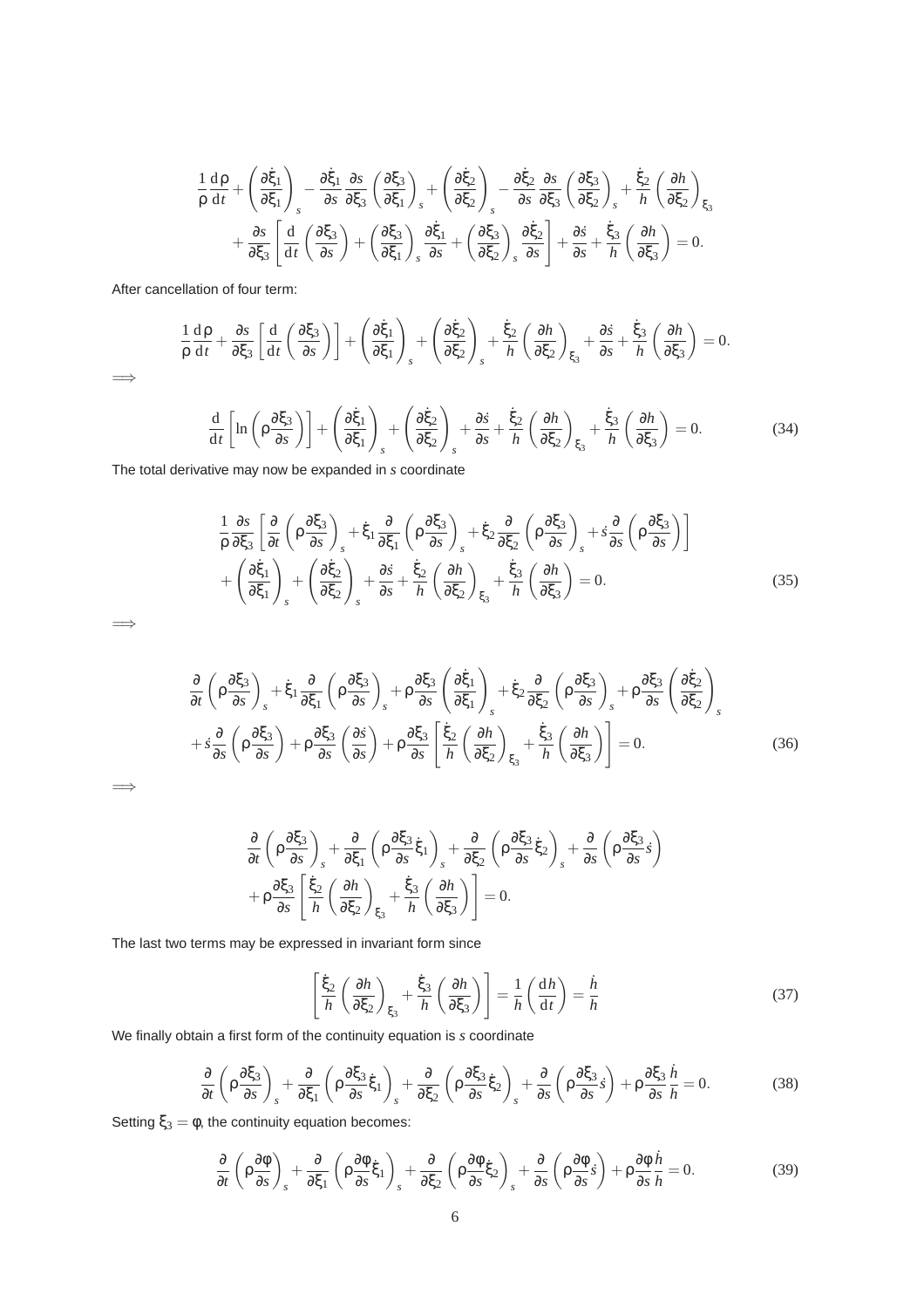## **5** Continuity equation in the new vertical coordinate (complete form)

**N.B.**: In this section, we want to derive a more general form than (38), in which the evolutive quantity is *gh*3ρ(∂ξ3/∂*s*). The purpose of this section is only for completeness of algebraic derivations. All results presented in this section have no practical consequences for the remainder of the paper, because all practical results presented in subsequent sections may be derived from (39). This section may therefore be skipped without any problem.

We have

$$
\frac{\partial}{\partial t}\left(gh_3\rho\frac{\partial\xi_3}{\partial s}\right)_s = gh_3\frac{\partial}{\partial t}\left(\rho\frac{\partial\xi_3}{\partial s}\right)_s + \left(\rho\frac{\partial\xi_3}{\partial s}\right)\left(\frac{\partial gh_3}{\partial t}\right)_s\tag{40}
$$

The first rhs term may be readily expressed from (38). The time derivative in the second rhs term may be expressed by

$$
\begin{aligned}\n\left(\frac{\partial gh_3}{\partial t}\right)_s &= \left(\frac{\partial gh_3}{\partial t}\right)_{\xi_3} + \frac{\mathrm{d} gh_3}{\mathrm{d}\xi_3} \left(\frac{\partial \xi_3}{\partial t}\right)_s \\
&= \frac{\mathrm{d} gh_3}{\mathrm{d}\xi_3} \left[\dot{\xi}_3 - \dot{s} \left(\frac{\partial \xi_3}{\partial s}\right) - \dot{\xi}_1 \left(\frac{\partial \xi_3}{\partial \xi_1}\right)_s - \dot{\xi}_2 \left(\frac{\partial \xi_3}{\partial \xi_2}\right)_s\right],\n\end{aligned} \tag{41}
$$

where (28) has been used to express (∂ξ3/∂*t*)*<sup>s</sup>* . Hence we have

$$
\frac{\partial}{\partial t} \left( gh_3 \rho \frac{\partial \xi_3}{\partial s} \right)_s = -gh_3 \left[ + \frac{\partial}{\partial \xi_1} \left( \rho \frac{\partial \xi_3}{\partial s} \xi_1 \right)_s + \frac{\partial}{\partial \xi_2} \left( \rho \frac{\partial \xi_3}{\partial s} \xi_2 \right)_s + \frac{\partial}{\partial s} \left( \rho \frac{\partial \xi_3}{\partial s} \xi \right) + \rho \frac{\partial \xi_3}{\partial s} \frac{h}{h} \right] \n+ \left( \rho \frac{\partial \xi_3}{\partial s} \right) \frac{d g h_3}{d \xi_3} \left[ \xi_3 - s \left( \frac{\partial \xi_3}{\partial s} \right) - \xi_1 \left( \frac{\partial \xi_3}{\partial \xi_1} \right)_s - \xi_2 \left( \frac{\partial \xi_3}{\partial \xi_2} \right)_s \right].
$$
\n(42)

Grouping terms involving  $\dot{\xi}_1$ ,  $\dot{\xi}_2$  and  $\dot{s}$  leads, after some simple algebra, to

$$
\frac{\partial}{\partial t}\left(gh_{3}\rho\frac{\partial\xi_{3}}{\partial s}\right)_{s} + \frac{\partial}{\partial\xi_{1}}\left(gh_{3}\rho\frac{\partial\xi_{3}}{\partial s}\dot{\xi}_{1}\right)_{s} + \frac{\partial}{\partial\xi_{2}}\left(gh_{3}\rho\frac{\partial\xi_{3}}{\partial s}\dot{\xi}_{2}\right)_{s} + \frac{\partial}{\partial s}\left(gh_{3}\rho\frac{\partial\xi_{3}}{\partial s}\dot{s}\right) + gh_{3}\rho\frac{\partial\xi_{3}}{\partial s}\left[\frac{\dot{h}}{h} - \frac{\dot{g}}{gh_{3}}\right] = 0. \tag{43}
$$

where it has also been made use of the fact that  $gh_3 = gh_3(\xi_3)$  and  $h = h(\xi_2, \xi_3)$ , which implies

$$
\dot{h} = \dot{\xi}_2 \left( \frac{\partial h}{\partial \xi_2} \right)_{\xi_3} + \dot{\xi}_3 \frac{\partial h}{\partial \xi_3}
$$
(44)

$$
\overline{gh_3} = \dot{\xi}_3 \frac{d \, gh_3}{d \, \xi_3}.
$$
\n(45)

It is seen that in the particular case  $\xi_3 = \phi$ , where  $gh_3 = 1$ , the complete and partial forms are identical. Since  $h/(gh_3) = h_1h_2/g$ , the last term inside brackets in (43) may be rewritten in a form which do not depend any longer on the original vertical coordinate:

$$
\left[\frac{\dot{h}}{h} - \frac{\overline{gh_3}}{gh_3}\right] = \overline{\left(\frac{h_1 h_2}{g}\right)} \frac{g}{h_1 h_2} \tag{46}
$$

Another equivalent form of the continuity equation is therefore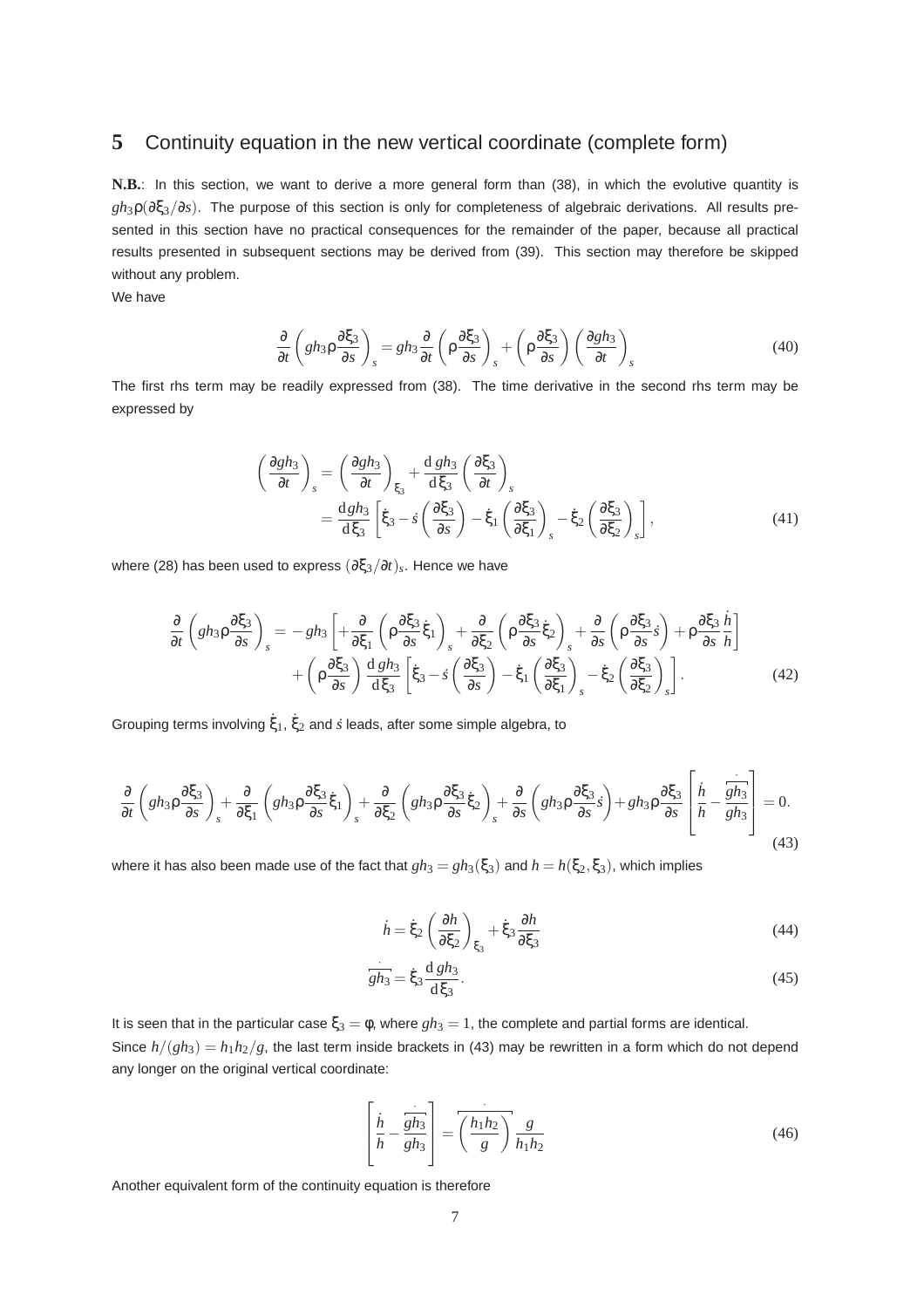$$
\frac{\partial}{\partial t}\left(gh_{3}\rho\frac{\partial\xi_{3}}{\partial s}\right)_{s} + \frac{\partial}{\partial\xi_{1}}\left(gh_{3}\rho\frac{\partial\xi_{3}}{\partial s}\dot{\xi}_{1}\right)_{s} + \frac{\partial}{\partial\xi_{2}}\left(gh_{3}\rho\frac{\partial\xi_{3}}{\partial s}\dot{\xi}_{2}\right)_{s} + \frac{\partial}{\partial s}\left(gh_{3}\rho\frac{\partial\xi_{3}}{\partial s}\dot{s}\right) + gh_{3}\rho\frac{\partial\xi_{3}}{\partial s}\left[\overline{\left(\frac{h_{1}h_{2}}{g}\right)}\frac{g}{h_{1}h_{2}}\right] = 0. \tag{47}
$$

## **6** Mass-based coordinates for deep-atmosphere systems

### **6.1 Hydrostatic-pressure coordinate** π

The true hydrostatic pressure π may be deduced from (A.15) of WW12, as the pressure in the quasi-hydrostatic case when all winds vanish, which therefore yields

$$
\left(\frac{\partial \pi}{\partial \xi_3}\right) = -\rho g h_3. \tag{48}
$$

In non-hydrostatic systems, *p* is not equal to π. We see that additionally, in the deep-atmosphere quasihydrostatic system the quasi-hydrostatic pressure *p* is also not equal to the hydrostatic pressure π, due to terms involving the horizontal wind in WW12's (A.15).

The fact that  $\rho$ , g and  $h_3$  do not vanish in the domain ensures that  $\pi$  may be chosen as a vertical coordinate. Doing so, the continuity equation in π coordinate may be derived by simply substituting  $s \to \pi$  in (47). Then, we have

$$
\rho g h_3 \left( \frac{\partial \xi_3}{\partial \pi} \right) = -1. \tag{49}
$$

and the continuity equation becomes

$$
\left(\frac{\partial \xi_1}{\partial \xi_1}\right)_{\pi} + \left(\frac{\partial \xi_2}{\partial \xi_2}\right)_{\pi} + \left(\frac{\partial \pi}{\partial \pi}\right) + \left[\overline{\left(\frac{h_1 h_2}{g}\right)} \frac{g}{h_1 h_2}\right] = 0.
$$
\n(50)

The way the last term may be diagnosed is not examined further since  $\pi$  is not a coordinate that is used in practice, because the fixed-in-space bottom boundary is not easy to represent in this coordinate.

The continuity equation (50) might also have been directly derived from (38), with the additional particular choice ξ<sub>3</sub> = φ, for which  $h_3 = 1/g$ , hence  $h = h_1 h_2/g$ .

### **6.2 Terrain-following Hydrostatic-pressure coordinate** σ

We set  $s=\sigma=\pi/\pi_s,$  where  $\pi_s$  is the hydrostatic surface pressure (i.e. the value of  $\pi$  at the rigid bottom surface). Hence we have

$$
\left(\frac{\partial s}{\partial \xi_3}\right) = \left(\frac{\partial \sigma}{\partial \xi_3}\right) = \frac{1}{\pi_s} \frac{\partial \pi}{\partial \xi_3} = -\frac{\rho g h_3}{\pi_s}.
$$
\n(51)

The continuity equation in  $\sigma$  coordinate then writes

$$
\frac{\partial \pi_s}{\partial t} + \frac{\partial}{\partial \xi_1} \left( \pi_s \dot{\xi}_1 \right)_{\sigma} + \frac{\partial}{\partial \xi_2} \left( \pi_s \dot{\xi}_2 \right)_{\sigma} + \frac{\partial \dot{\sigma}}{\partial \sigma} + \pi_s \left[ \overline{\left( \frac{h_1 h_2}{g} \right)} \frac{g}{h_1 h_2} \right] = 0. \tag{52}
$$

The vertical integration of the geopotential depth element gives

$$
\phi = \phi_s + \pi_s \int_{\sigma}^{1} \frac{1}{\rho} d\sigma = \phi_s + \pi_s \int_{\sigma}^{1} \frac{RT}{p} d\sigma.
$$
 (53)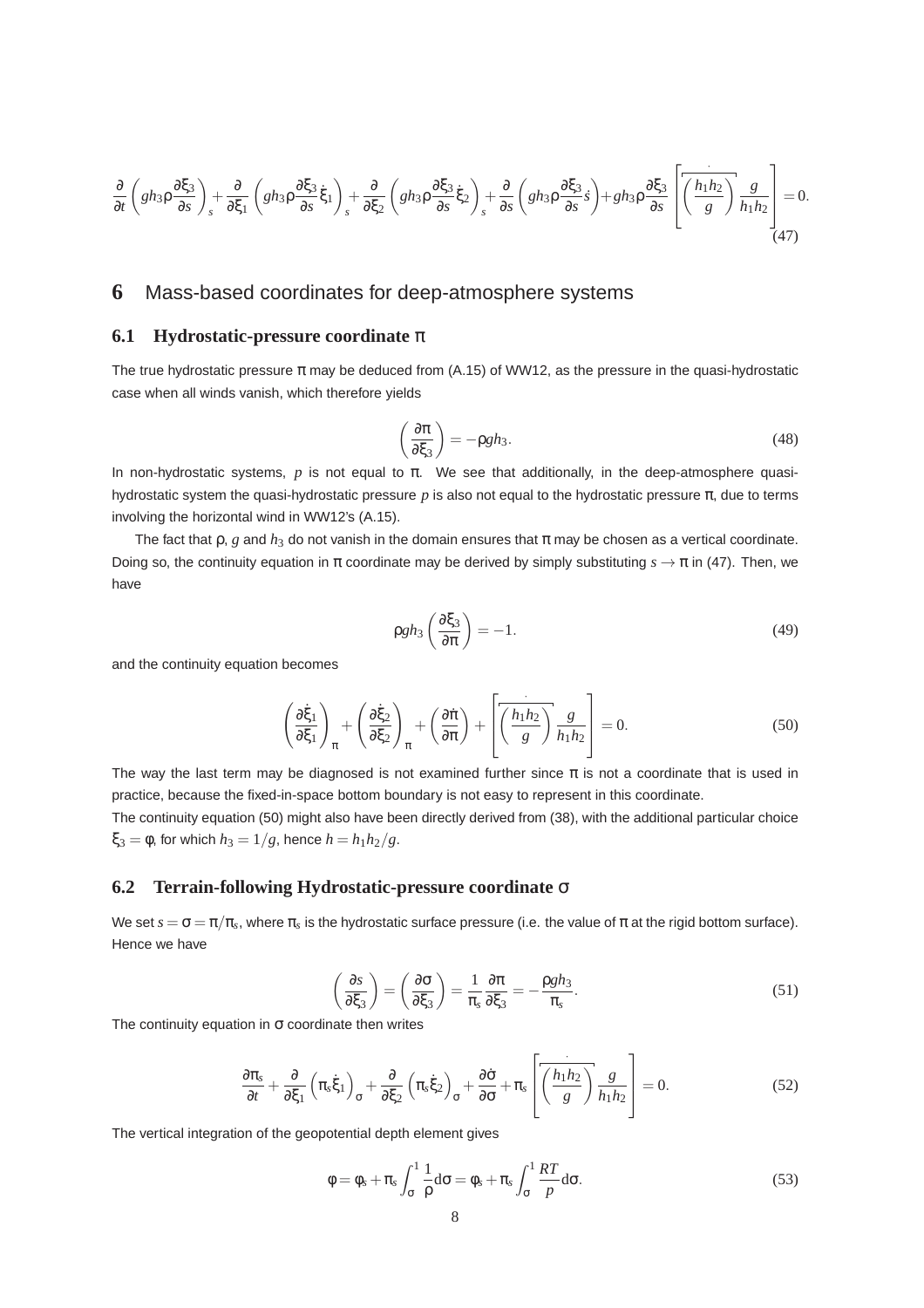It is noteworthy that in the deep-atmosphere quasi-hydrostatic context,  $\rho RT$  equals *p*, not π, and  $p \neq π$ . Hence the problem of the formulation of a quasi-hydrostatic deep-atmosphere model in mass-based terrain-following coordinate is not as simple as in the shallow-atmosphere framework, examined in next section.

### **6.3 Hybrid hydrostatic-pressure terrain-following coordinate** η

This coordinate  $s = \eta$  is implicitly defined by  $\pi = A(\eta) + \pi_s B(\eta)$  which implies the following definition and expression for *m* :

$$
m := \frac{\partial \pi}{\partial \eta} = \frac{dA}{d\eta} + \pi_s \frac{dB}{d\eta}.
$$
 (54)

We have

$$
\left(\frac{\partial \xi_3}{\partial s}\right) = \left(\frac{\partial \xi_3}{\partial \pi}\right) \left(\frac{\partial \pi}{\partial \eta}\right) = -\frac{m}{\rho g h_3},\tag{55}
$$

consequently the quantity appearing in (47) is

$$
\left(\rho g h_3 \frac{\partial \xi_3}{\partial s}\right) = -m,\tag{56}
$$

and the continuity equation writes

$$
\frac{\partial m}{\partial t} + \frac{\partial}{\partial \xi_1} \left( m \dot{\xi}_1 \right)_\eta + \frac{\partial}{\partial \xi_2} \left( m \dot{\xi}_2 \right)_\eta + \frac{\partial}{\partial \eta} \left( m \dot{\eta} \right) + m \left[ \overbrace{\left( \frac{h_1 h_2}{g} \right)}^{\eta} \frac{g}{h_1 h_2} \right] = 0. \tag{57}
$$

The vertical derivative of the geopotential is given by

$$
\frac{\mathrm{d}\phi}{\mathrm{d}\xi_3} = gh_3,\tag{58}
$$

hence

$$
\frac{\partial \phi}{\partial \eta} = \frac{d\phi}{d\xi_3} \frac{\partial \xi_3}{\partial \eta} = (gh_3) \left(\frac{m}{\rho gh_3}\right) = \frac{m}{\rho}.
$$
\n(59)

The vertical integration of the geopotential depth element yields

$$
\phi = \phi_s + \int_{\eta}^{1} \frac{m}{\rho} d\eta = \phi_s + \int_{\eta}^{1} \frac{RT}{p} d\eta.
$$
 (60)

Here also, in the deep-atmosphere quasi-hydrostatic case, the governing equation system is no easy to close, because  $p \neq \pi$ .

## **7** Shallow atmosphere approximation

In the case of the Shallow-Atmosphere (SA) approximation, the metric factors have no vertical dependence. Their value is chosen at some reference level, generally at the mean surface geopotential of the planet, or any other horizontal surface. Hence, we have

$$
\left(\frac{\partial h_1}{\partial \xi_3}\right) = \left(\frac{\partial h_2}{\partial \xi_3}\right) = \left(\frac{\partial h_3}{\partial \xi_3}\right) = 0,\tag{61}
$$

that is, in other terms

$$
h_1 = h_1(\xi_2), \quad h_2 = h_2(\xi_2), \quad h_3 = h_3(\xi_2).
$$
 (62)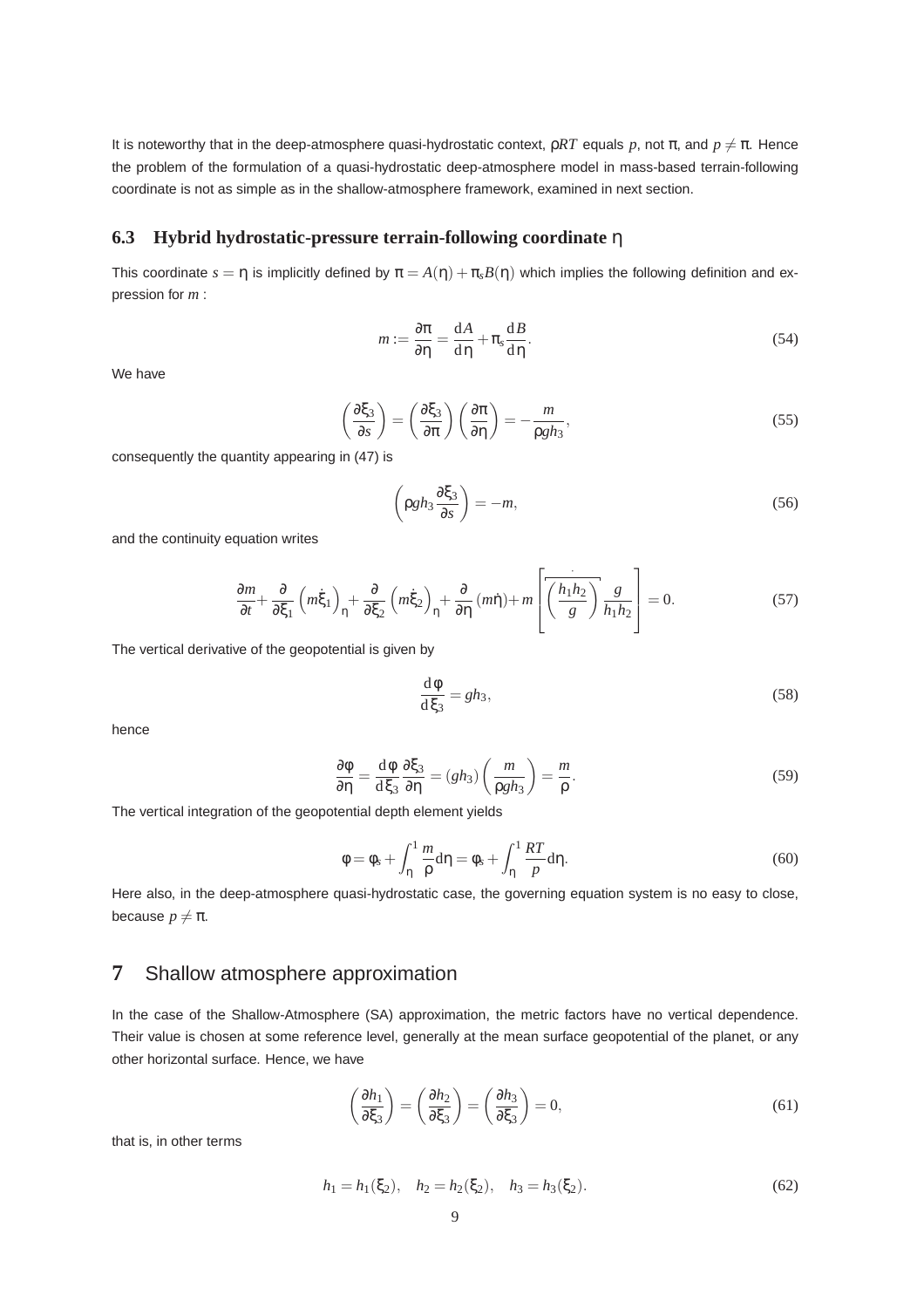Additionally, for dynamical consistency, the gravity is independent of height in the shallow-atmosphere context:

$$
\left(\frac{\partial g}{\partial \xi_3}\right) = 0, \quad \text{i.e.} \quad g = g(\xi_2). \tag{63}
$$

As a consequence  $d(gh_3)/d\xi_3 = 0$ , and  $gh_3$  is therefore a true constant

$$
\frac{gh_3}{gh_3} = 0.
$$
\n(64)

We also may write

$$
\left(\frac{1}{h_3}\frac{\mathrm{d}h_3}{\mathrm{d}\xi_2}\right) = -\left(\frac{1}{g}\frac{\mathrm{d}g}{\mathrm{d}\xi_2}\right). \tag{65}
$$

Moreover (*h*˙/*h*) reduces to

$$
\left(\frac{\dot{h}}{h}\right) = \frac{\dot{\xi}_2}{h} \left(\frac{\mathrm{d}h}{\mathrm{d}\xi_2}\right). \tag{66}
$$

Finally, the continuity equation writes

$$
\frac{\partial}{\partial t} \left( \rho \frac{\partial \xi_3}{\partial s} \right)_s + \frac{\partial}{\partial \xi_1} \left( \rho \frac{\partial \xi_3}{\partial s} \dot{\xi}_1 \right)_s + \frac{\partial}{\partial \xi_2} \left( \rho \frac{\partial \xi_3}{\partial s} \dot{\xi}_2 \right)_s + \frac{\partial}{\partial s} \left( \rho \frac{\partial \xi_3}{\partial s} \dot{s} \right) + \rho \frac{\partial \xi_3}{\partial s} \frac{\dot{\xi}_2}{h} \left( \frac{dh}{d \xi_2} \right) = 0. \tag{67}
$$

which is identical to (38), except that the last rhs term is more simple.

### **7.1 Terrain-following Hydrostatic-pressure coordinate** σ

In Shallow-Atmosphere approximation, when the  $\sigma$  coordinate is used, the continuity equation writes

$$
\frac{\partial \pi_s}{\partial t} + \frac{\partial}{\partial \xi_1} \left( \pi_s \dot{\xi}_1 \right)_{\sigma} + \frac{\partial}{\partial \xi_2} \left( \pi_s \dot{\xi}_2 \right)_{\sigma} + \frac{\partial \dot{\sigma}}{\partial \sigma} + \pi_s \frac{\dot{\xi}_2}{h} \left( \frac{dh}{d \xi_2} \right) = 0. \tag{68}
$$

### **7.2 Hybrid hydrostatic-pressure terrain-following coordinate** η

When  $s = \eta$  coordinate is used, the continuity equation writes

$$
\frac{\partial m}{\partial t} + \frac{\partial}{\partial \xi_1} \left( m \dot{\xi}_1 \right)_\eta + \frac{\partial}{\partial \xi_2} \left( m \dot{\xi}_2 \right)_\eta + \frac{\partial}{\partial \eta} \left( m \dot{\eta} \right) + m \frac{\dot{\xi}_2}{h} \left( \frac{\mathrm{d}h}{\mathrm{d} \xi_2} \right) = 0. \tag{69}
$$

# **8** Shallow atmosphere approximation with "case (ii)" of B14a, B14b

The "case (ii)" of B14a, B14b is a special case of non-spherical geometry which consists in a spheroidal geometry (geopotential surfaces are assumed to be spheroids) but with a spherical planet (the gravity then still may have a varying meridional profile). When this case is combined with the shallow-atmosphere approximation and the reference level for the metric is the planet's surface one, the horizontal metric is the spherical one. One may choose the longitude  $\lambda$ , latitude  $\varphi$  and geopotential  $\varphi$  as the  $(\xi_1, \xi_2, \xi_3)$  system. In this case, we have

$$
h_1 = a\cos\varphi
$$
  
\n
$$
h_2 = a
$$
  
\n
$$
h_3 = h_3(\varphi) = 1/g(\varphi)
$$
  
\n
$$
h = a^2 h_3(\varphi)\cos\varphi = (a^2 \cos\varphi)/g(\varphi),
$$
\n(70)